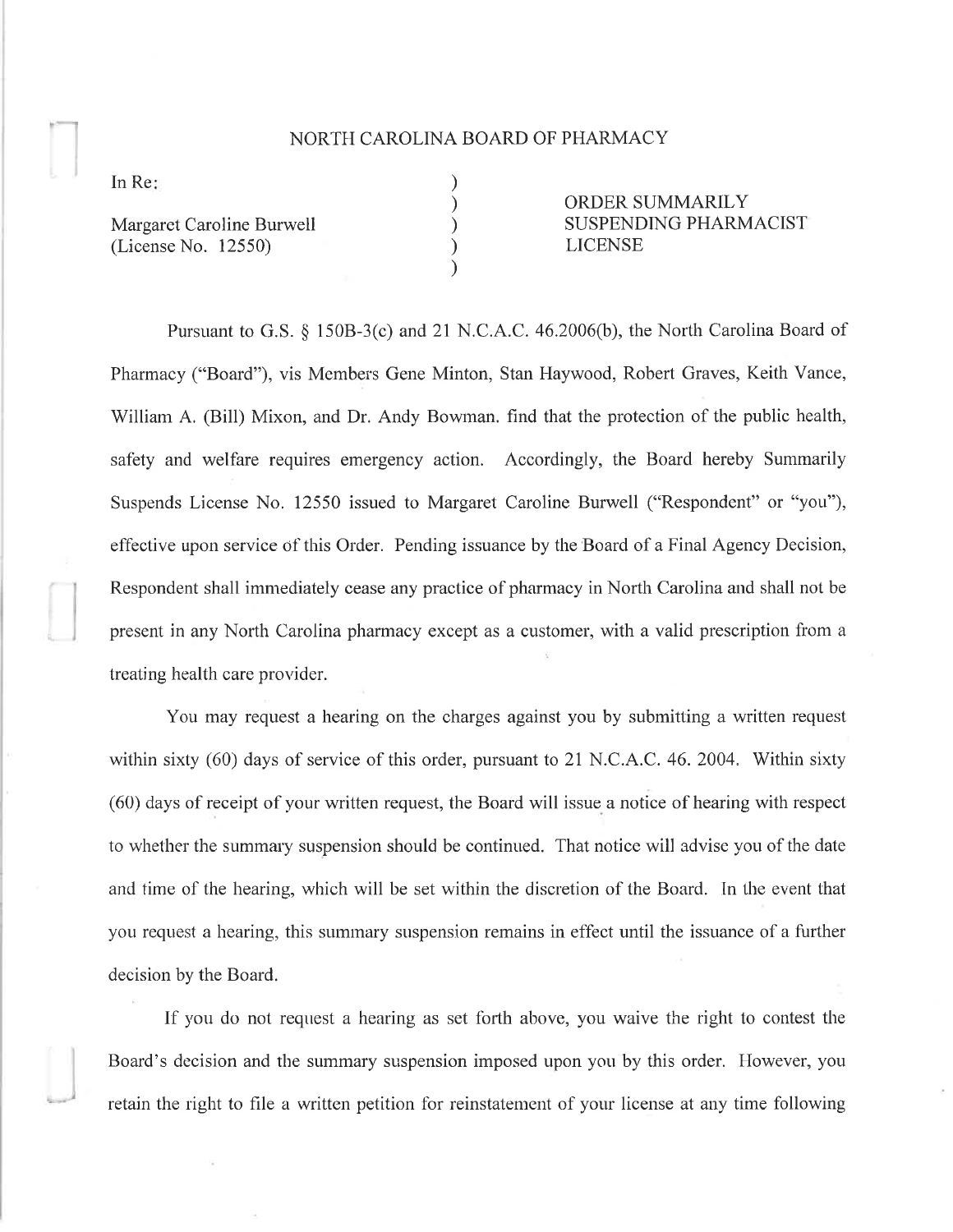this order. The Board will set a hearing at a time and place within its discretion and will rule on the petition for reinstatement, in its discretion, under its duty to consider the public health, safety and welfare.

By Order of the Board, this  $20^{4n}$  day of  $\sqrt{44M}$ , 2017.

I

J

NORTH CAROLINA BOARD OF PHARMACY

ŀ Jack W. Campbell, <sup>4</sup>

**Executive Director**